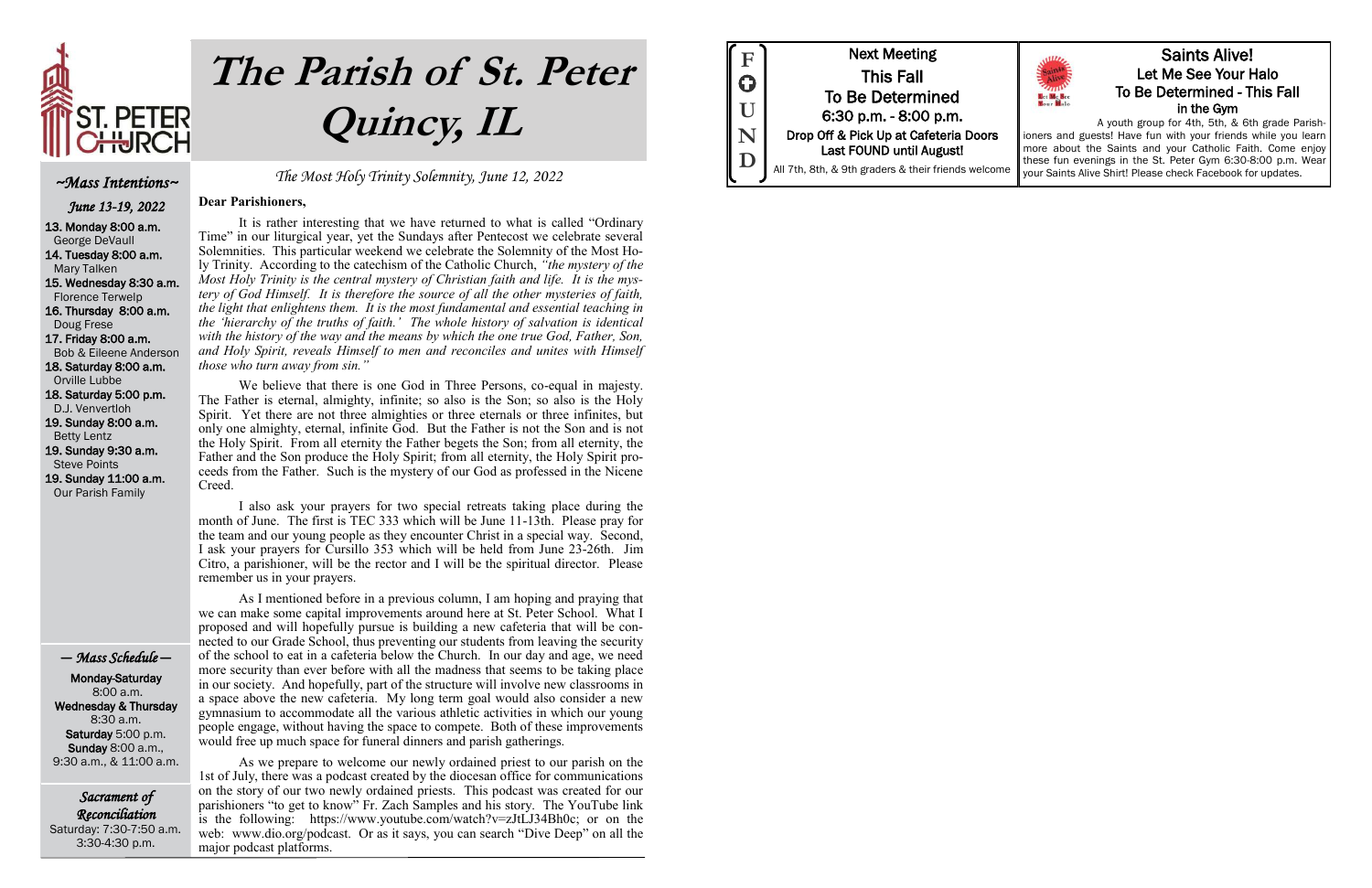## Week of June 12, 2022 A Message from Mrs. Cindy Venvertloh

# **The School of St. Peter**

School of St. Peter 2500 Maine Street Quincy, IL 62301 Phone: 217-223-1120 Website: www.stpeterschool.com Email: c.venvertloh@cospq.org



*"St. Peter School provides a quality education built on Catholic values and teachings."*

#### Job Openings **Part Time Para Educator-Teacher Aide Opening.**

St. Peter School is hiring Para Educator/Teacher Aides. Duties include working with children, assisting the teachers and students. Applicants must have experience in working with small children. If you are interested or know of someone who may be interested send a resume along with 2-3 letters of recommendation to Mrs. Cindy Venvertloh at 2500 Maine Street, Quincy, IL 62301 or c.venvertloh@cospq.org.

 Social Concerns will be meeting Friday, June 17 at 8:30 a.m. in the Martha Jane Room. All are welcome! Ï

 For more information or to receive an application please call Dwight/Barb Seeley at 217-224-5615 or go to www.quincycursillo.com and "applications" and print one. i

> **Job Opening**: St. Francis Solanus School, Quincy, Illinois, is seeking a preschool teacher for our three and four year old classes. The candidate must hold an Illinois Professional Educator License, preferably in early childhood education, but elementary education may be accepted. The teacher candidate must support Catholic teachings and beliefs in the classroom. This person must be committed to the development of young children's cognitive, social-emotional and motor skills in a play-based environment. This is a full-time position. Please send a resume and letter of application to

jradel@stfrancissolanus.com.

#### Social Concerns Meeting

#### Men's Cursillo #353

 Men's Cursillo #353 will be held June 24-27 at the Franciscan Retreat Center located at 1909 N. 18th Street in Quincy with Jim Citro of St. Peter's as Rector and Msgr. Leo Enlow as the Spiritual Director.

 Cost of the weekend is \$165.00 with lodging and all meals provided. A partial monetary gift to defray the cost is available if needed.

#### St. Francis Parish Picnic

#### i Adoration Chapel Hours That Need Filled

 St. Francis Solanus Parish will hold its annual Parish Picnic on Saturday, June 11, 5:00 p.m. to midnight. The picnic will host a variety of food and beverages, live music, cash raffle, silent auction, basket raffle, dunk tank, kids' games, train ride, bounce houses and more. The Heidelberg Band will play from 5:30-7:30 p.m. and ELEVEN will take the stage from 8:00 p.m.-midnight. The St. Francis Parish Picnic will also host the "Everybody Wins" Mega Raffle Mega Drawings beginning at 7:00 p.m. We hope to see you there!

#### Sr. Ann Scholz - Celebrating 50 Years in religious life. First Profession – June 11, 1972

#### i Advanced Physical Therapy FREE Sports Physicals

 We congratulate Sr. Ann Scholz, SSND, who celebrates her 50th Jubilee. After attending St. Peter School where she received her First Holy Communion and was confirmed, she graduated from Notre Dame High School in 1969. In 1972 Sister Ann professed first vows in St. Louis. In 1973 she received a bachelor's degree in history from the former Notre Dame College, St. Louis. During the early years of her ministry, Sister Ann taught at Notre Dame High School, Burlington, Iowa; Helias High School, Jefferson City, Missouri; and Notre Dame High School, St. Louis. In 1983 she began her studies at American University, Washington, D.C., receiving a master's degree in international education in 1984 and a doctorate in international education in 1991. From 1991 to 2002 she was an associate professor and director of study abroad at the College of Notre Dame of Maryland (now Notre Dame of Maryland University), Baltimore, and from 2002 to 2011 was the School Sisters of Notre Dame representative to the United Nations' Department of Public Information and the Economic and Social Council, New York. Since 2011 Sister Ann has been the associate director for social mission at the Leadership Conference of Women Religious, Silver Spring, Maryland.

 "My life as an SSND has been filled with blessings and adventures. Those opportunities opened my heart to a world

longing for communion and hungry for justice and blessed me with a community called to build God's beloved community."

 Ann is the eldest of Charles and Nancy Scholz's seven children. She has 15 nieces and nephews, and 14 grand nieces and nephews. Her family is extremely proud of Ann's service to the Church, the needy, and the least.



#### Say Goodbye to Fr. Pawel!

 Please join us on June 25th & 26th to say goodbye to Fr. Pawel before he leaves for his next assignment. There will be a reception after Saturday's 5:00pm Mass and after all 3 Masses on Sunday.

 With silent adoration, we get to know the Lord. He is our source of hope. We are looking for Adorers to take an hour in the Adoration Chapel. Please consider taking time in the chapel. We would love to have you join us. Hours that we have open to fill are:

Wednesday: 2 pm to 3 pm, 4 pm to 5 pm, 5 pm to 6 pm Thursday: Midnight to 1 am, 1 am to 2 am, 2 am to 3 am, 5 am to 6 am (on the even months of the year), Noon to 1 pm, 3 pm to 4 pm.

 Thank you for your consideration. Please call Mary at 217- 653-3127 or call or text Gina W. at 217-257-9966.

#### Chaddock Donations Through Amazon

 The Chaddock Outreach Ministry is asking for donations of daily personal care supplies (shampoo, soap, toothbrushes) and comfort items (pillows, blankets, towels) for our neighbors at Chaddock. If you would like to donate items, please use this link to access the Chaddock Amazon Wish List. Thank you! www.bit.ly/Chaddock

#### Community Conversations About Kids & Trauma

 Chaddock presents Community Conversations About Kids & Trauma on June 13th at 5:30-6:30pm in the Knowledge Center at Chaddock (205 S. 24th). Join us for this in-person discussion with a panel of Chaddock trauma experts! Attendees will also have the opportunity to ask questions of the panel and learn about other resources and information.

#### QMG FREE Sports Physicals

Wednesday, June 15 / Tuesday, July 26, 5:30 – 8:30pm. Appt required. 217-222-6550 x3282 to schedule. No immunizations for 6th and 9th grade. More info at www.quincymedgroup.com/ sports

 Advance Physical Therapy will be having their FREE sports physicals on June 28th and July 19th from 5:30pm-8:00pm. The physicals are for all CYO, QND, QHS and any other school sport physical. The only athletes not included are 6th and 9th graders due to requirements with immunization. The physicals are free, but an appointment must be made by calling 217-222-6800. The physicals are located at our 4800 Maine, Suite 48-100 (Blessing Health Center, first floor).

Please keep the following in your prayers: ~Kristopher Schreacke ~Elias Erd ~Ian Mehaffy ~Hunter Hildebrand ~Isabella Benner ~Jack Terford ~Natalie Meyer **~Theresa Althoff** ~Steve Hull ~Rose Hockgraver ~Bonnie Haubrich ~Mike Creek<br>~Alden & Joyce Shipp ~Norma Johnson ~Ted Kemner ~Alden & Joyce Shipp ~Norma Johnson ~Judie Mehaffy ~Jim Steinkamp ~Amy Seibert<br>~Priscilla & Bill Morrison ~Julie Eftink ~Jo Bucklev ~Priscilla & Bill Morrison ~Julie Eftink ~Kathy Schuckman ~John & Barb Meyer ~Billy Smith ~Ken & Barb Wolf ~Joan Wilson ~Anonymous ~Evelyn Garrett ~Mark & Diane Zoller ~JoAnn Schaefer To have a name added to this list, please call the Parish Office

at 222-3155 or email church@cospq.org.

 THIS WEEK Summer Hours The school office will be open on Wednesdays from 9:00-3:00. Please check the bulletin weekly for exceptions and updates.

We have great news! We have hired a Daycare Director for our before and after school program! Maddie Ippensen will be joining our staff for the coming school year.

FROG DISSECTION - 7th grade SCIENCE CLASS



Students in Miss Pasley's class learned about the anatomy of a frog during science class

#### WELCOME JEANNE THOMAS – Kindergarten Teacher Aide

 We welcome Mrs. Jeanne Thomas to the St. Peter School staff as a paraeducator. She will be working with our new Kindergarten teacher, Miss Emily Cintron (Riese) Mrs. Thomas is originally from Quincy and has been married to her won-



They have three grown children, a beautiful

daughter-in-law, and two Maltese dogs. Mrs. Thomas worked as a nurse for 48 years and has been retired until God called her to serve again. "In God's sight one of the best ways to worship Him is to educate His children." She enjoys going on cruises, reading, and collecting baskets. She loves children and is looking forward to watching them grow and succeed while being an extra set of eyes, ears, and hands for their teacher. Jeanne is excited about meeting and supporting the faculty, students, and parents, while being a part of the school family. She is grateful for this opportunity.